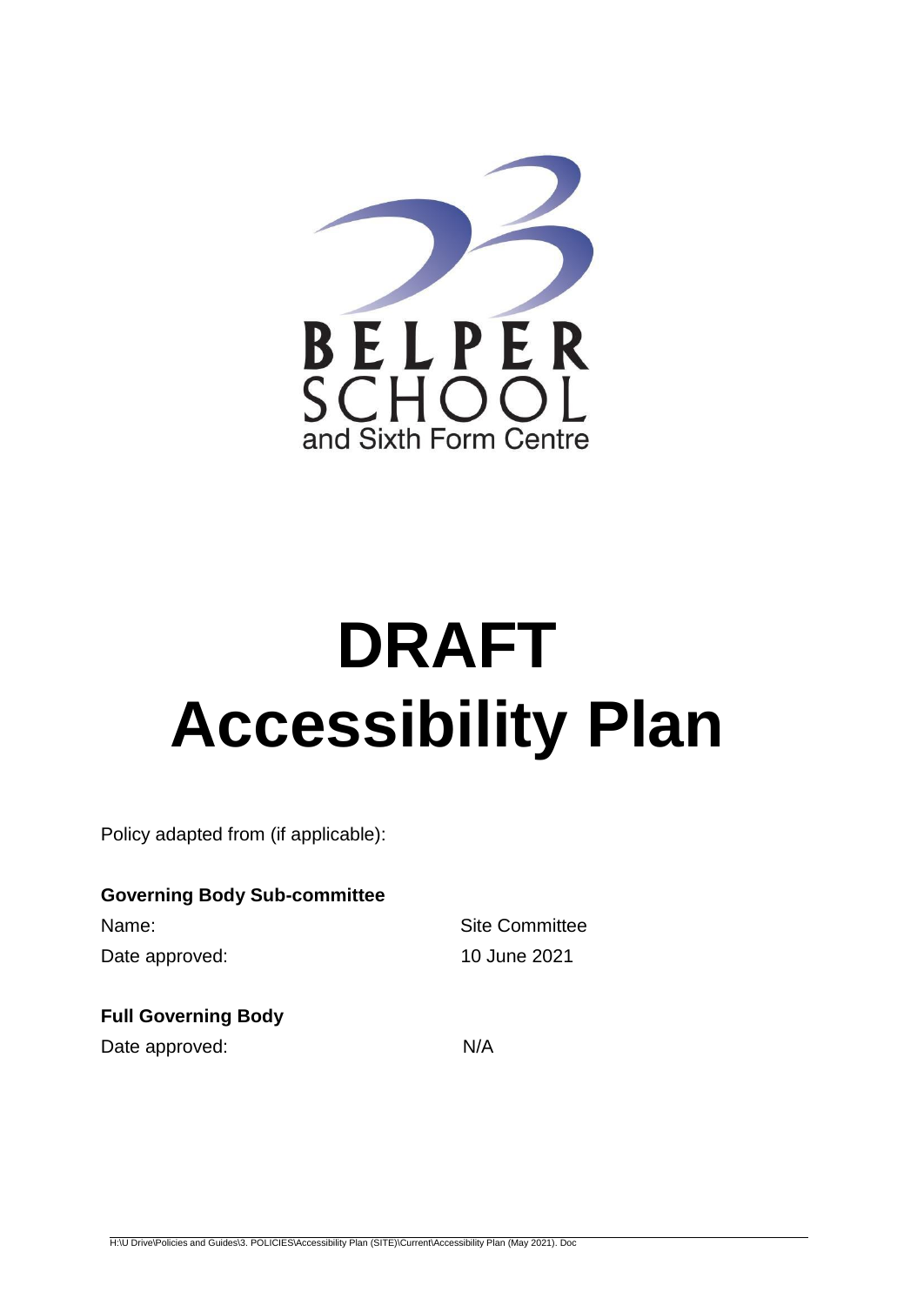## **Contents**

**…………………………………………………………………………………………………………………………….**

## **1. Aims**

Schools are required under the Equality Act 2010 to have an accessibility plan. The purpose of the plan is to:

- Increase the extent to which disabled students can participate in the curriculum and school community
- Improve the physical environment of the school to enable disabled students to take better advantage of education, benefits, facilities and services provided
- Improve the availability of accessible information to disabled students
- Improve accessibility, as above and as applicable, for adult stakeholders, whether they are staff, school volunteers, or visitors of any kind

Our school aims to treat all its students and other stakeholders fairly and with respect. This involves providing access and opportunities for all students and stakeholders without discrimination of any kind.

Belper School and Sixth Form Centre is a Foundation School serving the town of Belper and its surrounding villages of Milford, Holbrook, Bargate and Ambergate. It provides a comprehensive education for students aged 11 to 19 who are resident in its catchment area. Its School Development Plan (SDP) considers the needs of its diverse student population as well as the needs of its wider community

The Accessibility Plan has been developed through consultation with the school's Special Educational Needs and Disabilities Co-ordinator (SENDCo), SEND governor, Assistant Headteacher (Equalities Agenda Lead in school), Site and Services Manager and Site Team and representatives from both parents/carers during summer term 2021. Student views will be sought as the plan is implemented and reviewed.

Belper School and Sixth Form Centre:

- has high ambitions for its disabled students/those with accessibility issues, and expects them to participate and achieve in every aspect of school life
- is committed to identifying and then removing barriers for disabled students/those with accessibility issues, in all aspects of school life
- values the individual and the contribution they make to all aspects of school life
- will strive to ensure that its disabled students/those with accessibility issues, have access to all areas of the curriculum and teaching resources so as to develop fully in their education
- acknowledges a commitment to embrace the key requirements set out in the statutory guidance, National Curriculum in England: Framework for Key Stages 1-4 (updated 2014), Inclusion Statement
- will continue to focus on removing barriers in every area of the life of the school
- is committed to embracing equal opportunities for all students
- all the above is applicable (where appropriate) to other school stakeholders, for example, visitors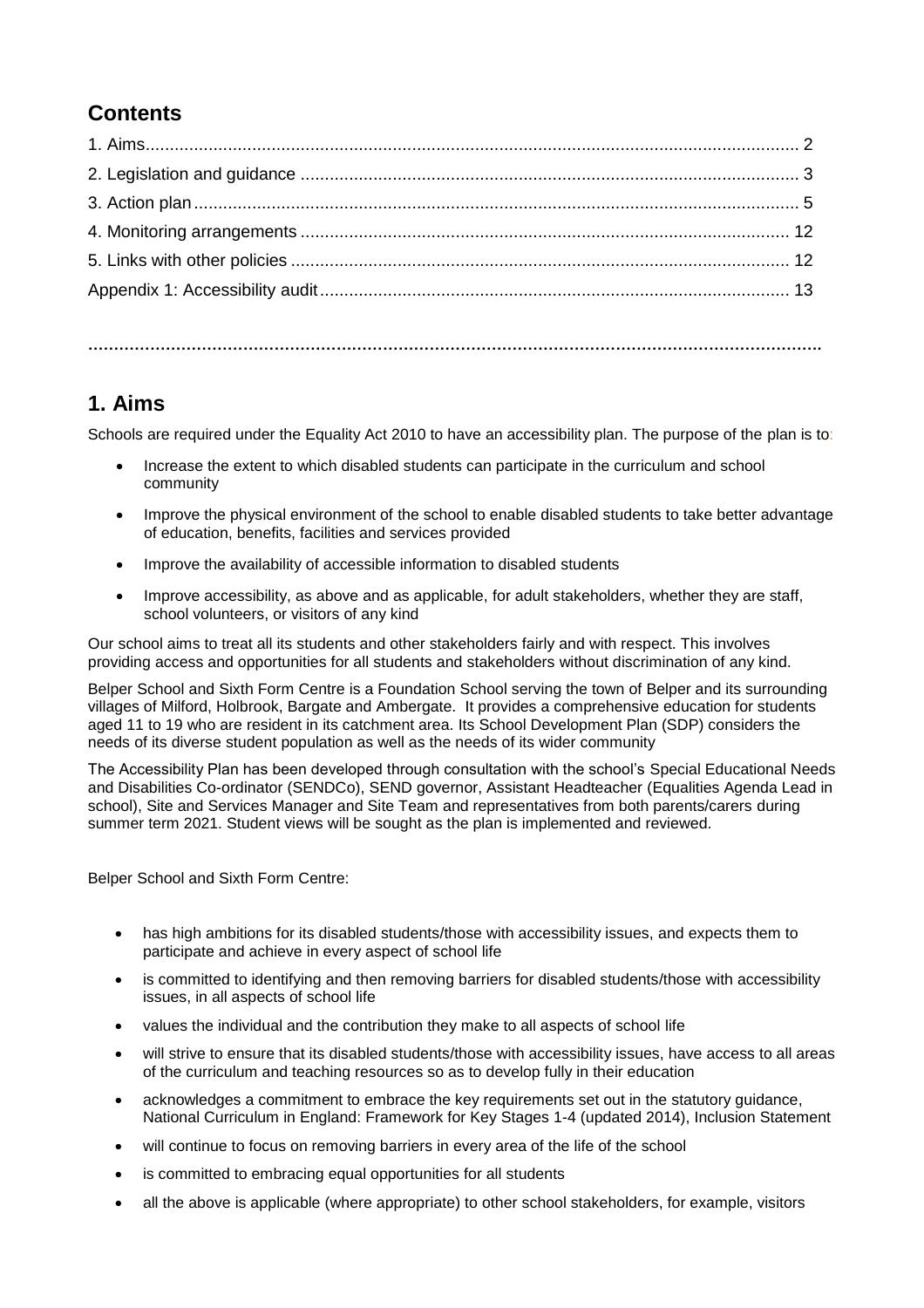Please also refer to our "Vision and Values-Create Your Future" statement on the school website, under "Vision, Values and Ethos", and our Equalities Statement and separate Single Equality Policy and Equality Objectives document, also on the school website.

This Accessibility Plan will be made available online on the school website, and paper copies are available upon request from the School Office.

Our school is also committed to ensuring staff are trained in equality issues with reference to the Equality Act 2010, including understanding disability issues.

The school supports any available partnerships to develop and implement the plan.

Our school's formal Complaints Procedure covers the accessibility plan by ensuring access to a procedure for all stakeholders, for any issue of concern or complaint. This procedure is on the school website or can be provided as a paper copy. Please telephone/email the School Office if assistance with the process is needed.

## **2. Legislation and guidance**

This document meets the requirements of [schedule 10 of the Equality Act 2010](http://www.legislation.gov.uk/ukpga/2010/15/schedule/10) and the Department for Education (DfE) [guidance for schools on the Equality Act 2010.](https://www.gov.uk/government/publications/equality-act-2010-advice-for-schools)

The Equality Act 2010 defines an individual as disabled if he or she has a physical or mental impairment that has a 'substantial' and 'long-term' adverse effect on his/her /their ability to undertake normal day to day activities.

Under the [Special Educational Needs and Disability \(SEND\) Code of Practice,](https://www.gov.uk/government/publications/send-code-of-practice-0-to-25) 'long-term' is defined as 'a year or more' and 'substantial' is defined as 'more than minor or trivial'. The definition includes sensory impairments such as those affecting sight or hearing, and long-term health conditions such as asthma, diabetes, epilepsy and cancer.

Schools are required to make 'reasonable adjustments' for students with disabilities under the Equality Act 2010, to alleviate any substantial disadvantage that a disabled pupil faces in comparison with non-disabled students. This can include, for example, the provision of an auxiliary aid or adjustments to premises.

#### **Some measures currently in place to improve accessibility :**

- Coloured handrails where steps exist and along the side of inclines/ramps
- Ramps installed so that most ground floor areas of the school are accessible to wheelchair users and those with walking difficulties
- Lifts in 3 internal areas of the school so that there is good accessibility between levels
- Accessibility built into the redevelopment of the Community Theatre (School Hall)
- Wheelchair spaces within the Community Theatre for the audience, ramped access to the stage and provision of accessible toilets/washroom for the stage users
- Accessible toilets in several areas of the school, including one highly specialist toilet with hoist
- Gender-neutral toilet for students in Humanities (main student toilet area)
- Proximity- triggered washing taps and hand driers at suitably accessible levels
- Internal painting provides the contrast needed for visually impaired users
- Fire alarm system includes visual alarms in key areas
- Where teaching rooms are located on the first floor (English department and MFL department), alternative equivalent locations are used for the whole teaching group on the ground floor
- Motion sensor activated entrance doors to the school (Main Visitor and Student entrances)
- Dedicated accessible car parking spaces provided around the school to allow easy access to the building, clearly signed
- Hearing induction loop installed at Reception and in the Community Theatre
- Site signage improved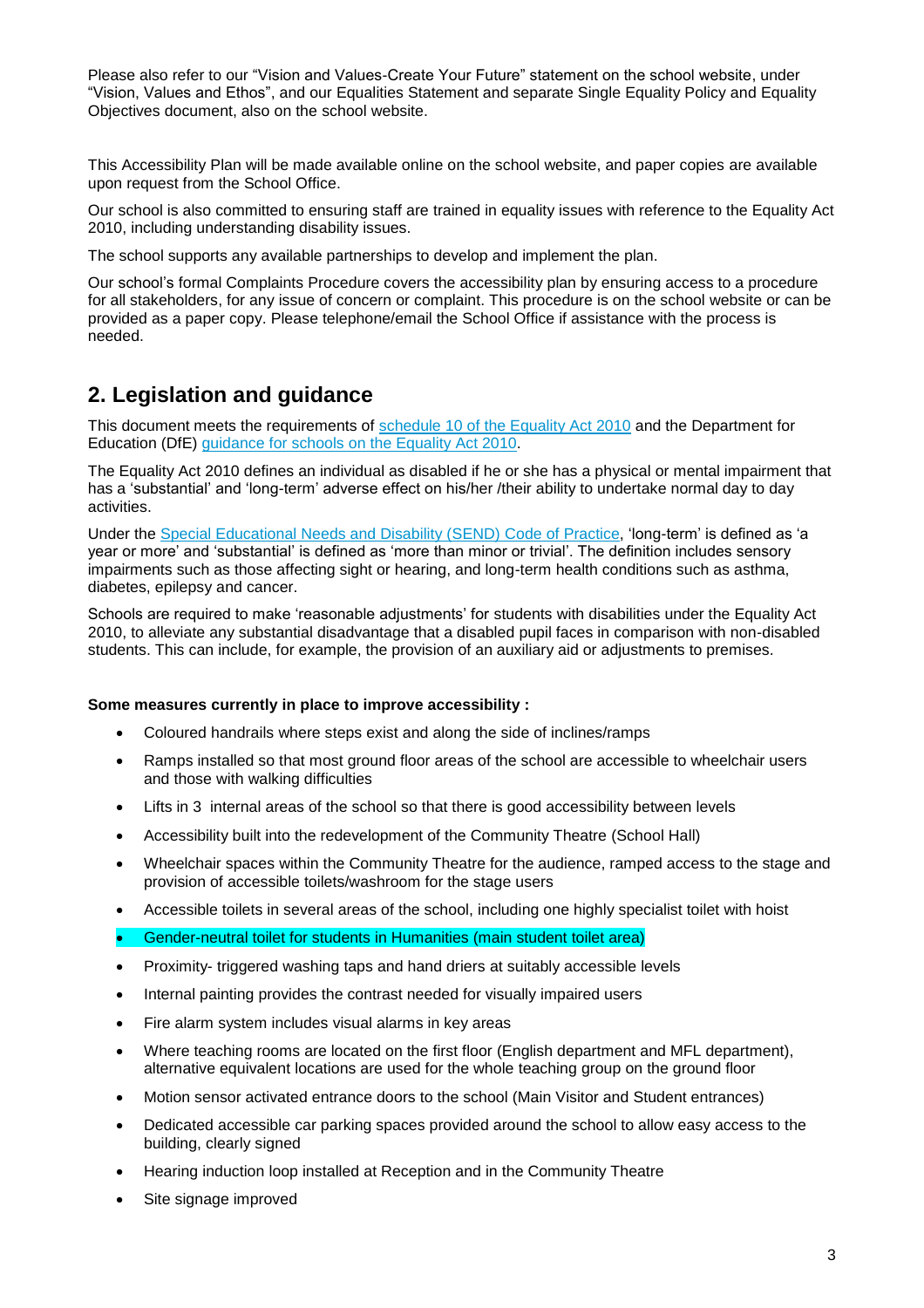- Internal lighting and flooring upgraded
- Access to the site via the path by the Brooksite bungalow has been improved; resurfaced
- Section 106 development of Sixth Form area-planning and design have taken account of accessibility and plans are compliant with latest planning requirements
- Wheelchair Handling training, Lifting and Handling training and Evac Chair training was completed by a number of key staff, spring 2021
- Training on medical conditions for key First Aid staff/particular staff, as appropriate to role
- Medical Matters bulletins issued to staff regularly by School Office to inform awareness and safe practices for students with particular conditions.

#### *Please see Appendix 1 for any further improvements to be made to these items, and for future improvement priorities.*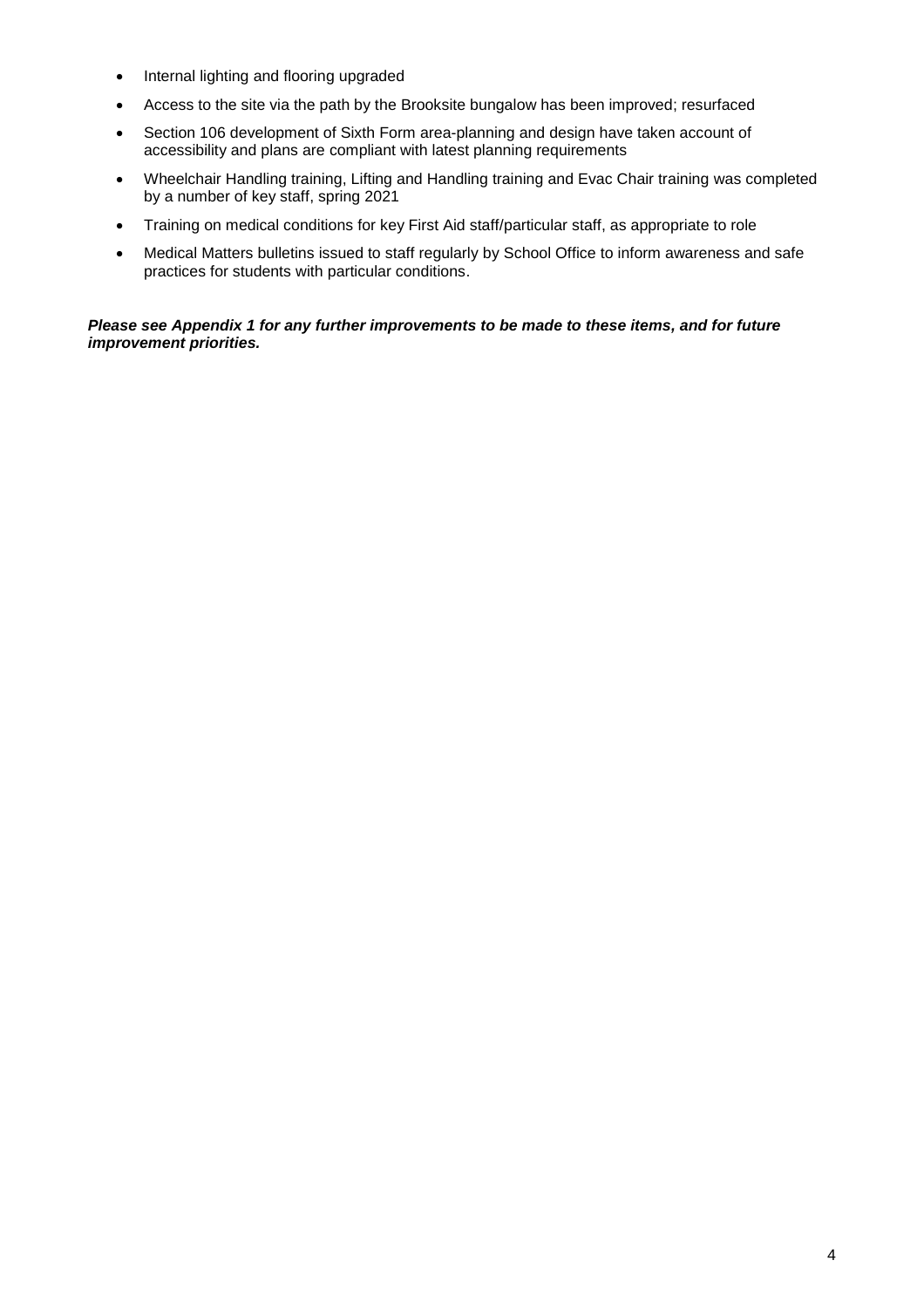# **3. Action plan**

m.

This action plan sets out the aims of our accessibility plan in accordance with the Equality Act 2010.

| Aim                                                                                                           | <b>Development</b><br>May include both<br><i>improvements to</i><br>established practice and<br>new development                                                                                                                                                                                                             | <b>Objectives</b><br>State short, medium and<br>long-term objectives                                                                                                                                                                                                                | <b>Actions to be taken</b>                                                                                                                                                                                                                                                                                                              | <b>Person</b><br>responsible                                                                                              | Date to<br>complete<br>actions by                                                            | <b>Success</b><br>criteria                                                                                                                                            |
|---------------------------------------------------------------------------------------------------------------|-----------------------------------------------------------------------------------------------------------------------------------------------------------------------------------------------------------------------------------------------------------------------------------------------------------------------------|-------------------------------------------------------------------------------------------------------------------------------------------------------------------------------------------------------------------------------------------------------------------------------------|-----------------------------------------------------------------------------------------------------------------------------------------------------------------------------------------------------------------------------------------------------------------------------------------------------------------------------------------|---------------------------------------------------------------------------------------------------------------------------|----------------------------------------------------------------------------------------------|-----------------------------------------------------------------------------------------------------------------------------------------------------------------------|
| Short term<br><b>School has</b><br>clear policy on<br><b>Accessibility</b><br>and related<br><b>issues</b>    | The school has policies in<br>place which underpin the<br>principles and practice of<br>good accessibility to the<br>curriculum, to information<br>and to the school's<br>physical environment                                                                                                                              | Ensure compliance with the<br>school's policies and<br>procedures, such as SEND<br>Policy, Health and Safety<br>Policy, Single Equality<br>Policy and Equality<br>Objectives, Access<br>Arrangements Policy,<br><b>Supporting Students with</b><br><b>Medical Conditions Policy</b> | Staff and governors are<br>informed of requirements<br>and obligations of these<br>policies and plans, via<br>briefings, training, available<br>information and for<br>governors, policy<br>approval/discussion at<br>particular committees and<br>at Full Governing Body<br>meetings                                                   | Headteacher<br>Deputy<br>Headteacher<br><b>SENDCo</b><br>Site Manager                                                     | Checked and<br>updated by<br>Christmas<br>2021                                               | Compliance with<br>policy and<br>procedure,<br>practice<br>matches policy                                                                                             |
| Medium to long<br>term<br><b>Increase</b><br>access to the<br>curriculum for<br>students with a<br>disability | 1. Our school offers a<br>differentiated curriculum<br>for all students. In<br>addition, we have a<br>Learning Support<br>department (SEND) and<br>an alternative curriculum<br>base called ACCESS,<br>both staffed by specialist<br>teachers and support<br>staff. Our SENDCo is part<br>of the Senior Leadership<br>Team. | Provide appropriate training<br>for staff in order to stay<br>current with best practice in<br>Learning and Teaching and<br>pastoral care                                                                                                                                           | Identify training needs and<br>deliver training as<br>appropriate<br>New Deputy Headteacher<br>in charge of Curriculum,<br>Learning and Teaching,<br>and Continuing<br><b>Professional Development</b><br>(CPD) will work with<br>SENDCo to review and<br>develop curriculum<br>provision and delivery and<br>facilitate staff training | Headteacher<br>Deputy<br>Headteacher<br><b>SENDCo</b><br>(SEND<br>packages)<br>Assistant<br>Headteacher<br>(Cloud School) | Ongoing<br>process of<br>curriculum<br>review and<br>CPD during<br>academic year<br>2021/22. | Staff are trained<br>and better able<br>to meet student<br>needs. Student<br>well- being and<br>progress<br>positively<br>affected.<br>Each child's<br>SEND provision |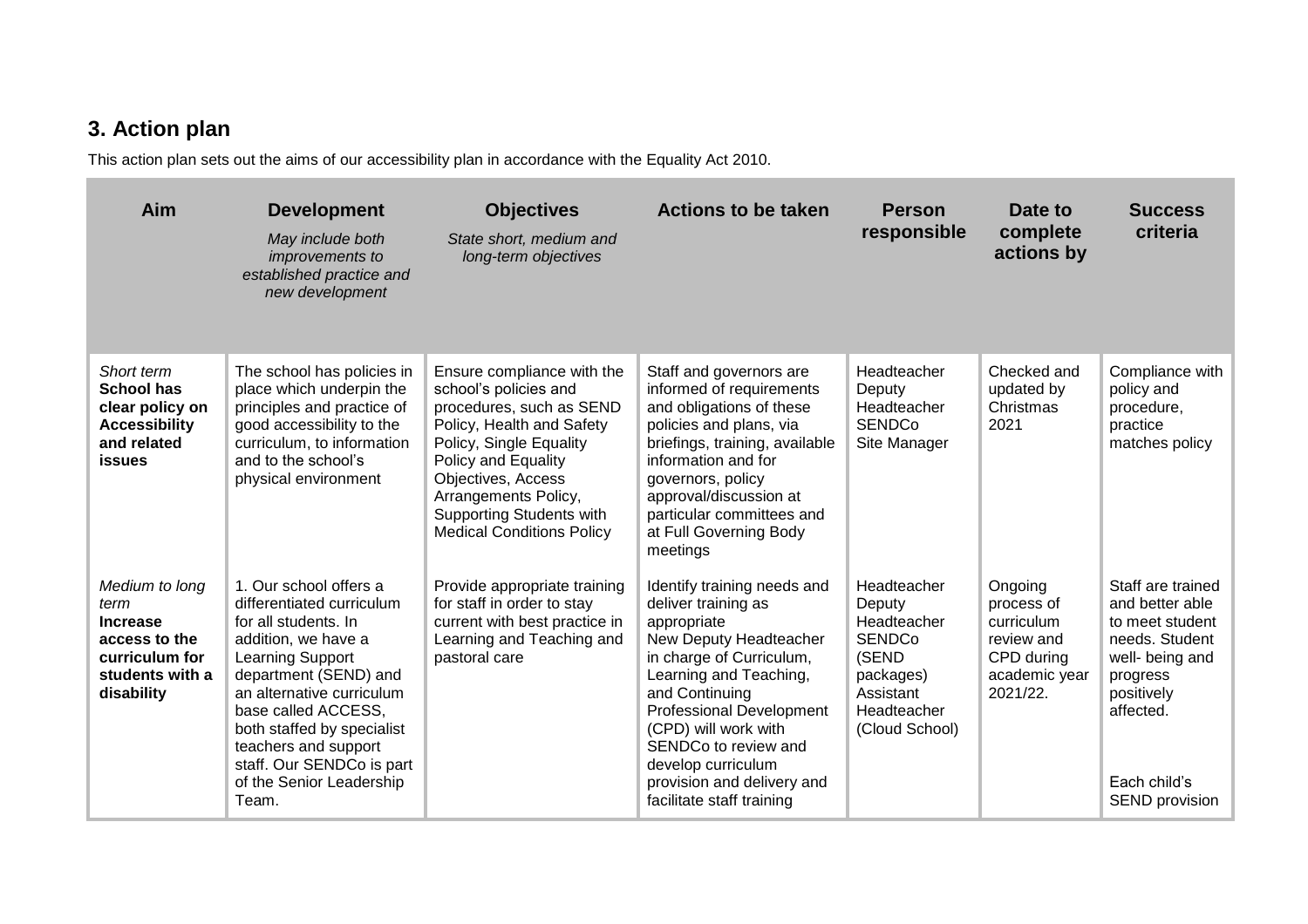| Aim                     | <b>Development</b><br>May include both<br><i>improvements to</i><br>established practice and<br>new development                                                         | <b>Objectives</b><br>State short, medium and<br>long-term objectives                                                                                                                                          | <b>Actions to be taken</b>                                                                                                                                                                                                                                                                               | <b>Person</b><br>responsible                                            | Date to<br>complete<br>actions by                    | <b>Success</b><br>criteria                                                                                                                                                                                                                                                                                                                                   |
|-------------------------|-------------------------------------------------------------------------------------------------------------------------------------------------------------------------|---------------------------------------------------------------------------------------------------------------------------------------------------------------------------------------------------------------|----------------------------------------------------------------------------------------------------------------------------------------------------------------------------------------------------------------------------------------------------------------------------------------------------------|-------------------------------------------------------------------------|------------------------------------------------------|--------------------------------------------------------------------------------------------------------------------------------------------------------------------------------------------------------------------------------------------------------------------------------------------------------------------------------------------------------------|
| Short to medium<br>term | 2. Improve SEND<br>provision mapping<br>capability and improve<br>access for staff to student<br>pastoral, Inclusion and<br><b>SEND</b> information                     | Introduce effective system<br>for provision mapping to<br>fully meet Code of Practice<br>requirements                                                                                                         | Buy and implement Edukey<br>provision mapping software<br>to map out interventions,<br>staffing and costs. Launch<br>software through whole<br>school training                                                                                                                                           | <b>SENDCo</b>                                                           | Summer and<br>autumn terms<br>2021                   | is clear and<br>trackable, and<br>documentation<br>is compliant with<br>Code of<br>Practice                                                                                                                                                                                                                                                                  |
| Medium to long<br>term  | 3. Improve access to<br>SEND/Inclusion<br>information for staff,<br>appropriate to role.<br>Information available<br>more quickly easily and<br>efficiently in 2021/22. | Complete transition from<br>Facility to Cloud School<br>June 2021. CPD for staff to<br>enable use of new system.<br><b>Edukey Provision Map is</b><br>available to, and used by,<br>staff to inform teaching. | All teaching staff and<br>student-facing support staff<br>to follow Pupil Passports<br>and Inclusion plans for<br>individual students, and this<br>information to be easily<br>available to staff. Cloud<br>school and SEND<br>packages are tools which<br>inform teaching and<br>pastoral interventions | Assistant<br>Headteacher<br>(Cloud School)<br><b>SENDCo</b><br>(Edukey) | Summer 2021<br>and ongoing in<br>autumn term<br>2021 | All staff have<br>been trained<br>and feel<br>confident in the<br>use of the<br>Edukey<br>provision<br>mapping<br>software. The<br>strategies and<br>reasonable<br>adjustments for<br>students with<br><b>SEND</b> informs<br>quality first<br>teaching and the<br>"Assess, Plan,<br>Do, Review"<br>(APDR) model<br>is embedded<br>across all<br>provisions. |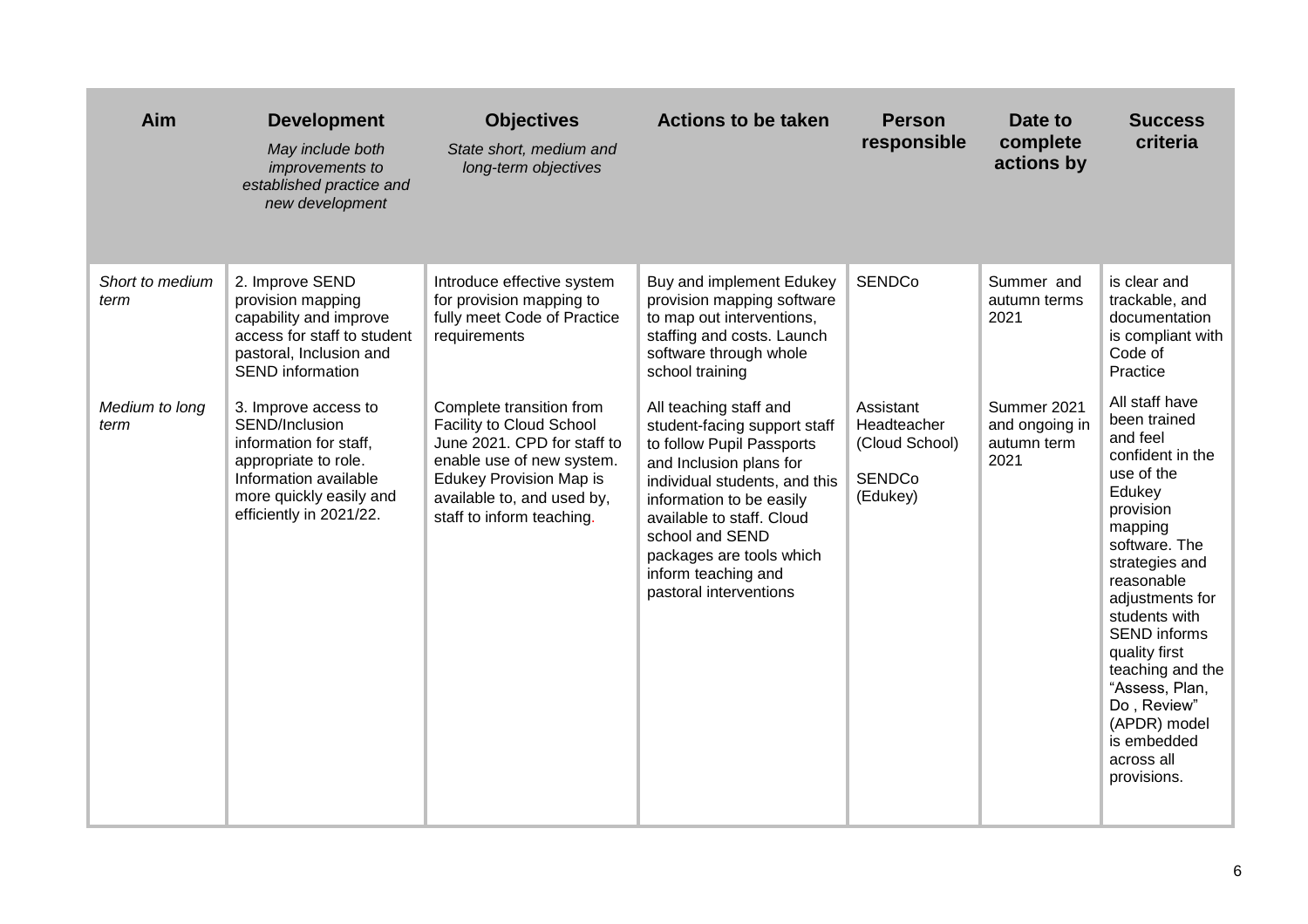| Aim                    | <b>Development</b><br>May include both<br>improvements to<br>established practice and<br>new development                                                                                                                                                                                                                                                                                                                                                                               | <b>Objectives</b><br>State short, medium and<br>long-term objectives                                      | <b>Actions to be taken</b>           | <b>Person</b><br>responsible                 | Date to<br>complete<br>actions by | <b>Success</b><br>criteria                                                                                                                                                                                                                        |
|------------------------|----------------------------------------------------------------------------------------------------------------------------------------------------------------------------------------------------------------------------------------------------------------------------------------------------------------------------------------------------------------------------------------------------------------------------------------------------------------------------------------|-----------------------------------------------------------------------------------------------------------|--------------------------------------|----------------------------------------------|-----------------------------------|---------------------------------------------------------------------------------------------------------------------------------------------------------------------------------------------------------------------------------------------------|
| Medium to long<br>term | 4. Work with the Local<br>Authority to support<br>students with disabilities,<br>as well as having early<br>liaison around Key Stage<br>2 to 3 transition with<br>primary feeder schools<br>and students'<br>parents/carers. We<br>identify those students<br>with a disability/need who<br>are currently in primary<br>schools and may wish to<br>attend our school, to<br>prepare for transition,<br>provide staff with<br>information and work<br>closely with all<br>stakeholders. | Identify all possible funding<br>streams and secure<br>maximum financial support<br>for student provision | Bid for funding wherever<br>possible | <b>SENDCo</b><br><b>Bursar</b><br>Head of Y7 | Ongoing                           | Staff have<br>quicker and<br>easier access to<br>student<br>information, to<br>enable improved<br>meeting of<br>needs in<br>classroom and<br>wider school<br>context. Positive<br>impact on<br>student<br>wellbeing,<br>learning and<br>progress. |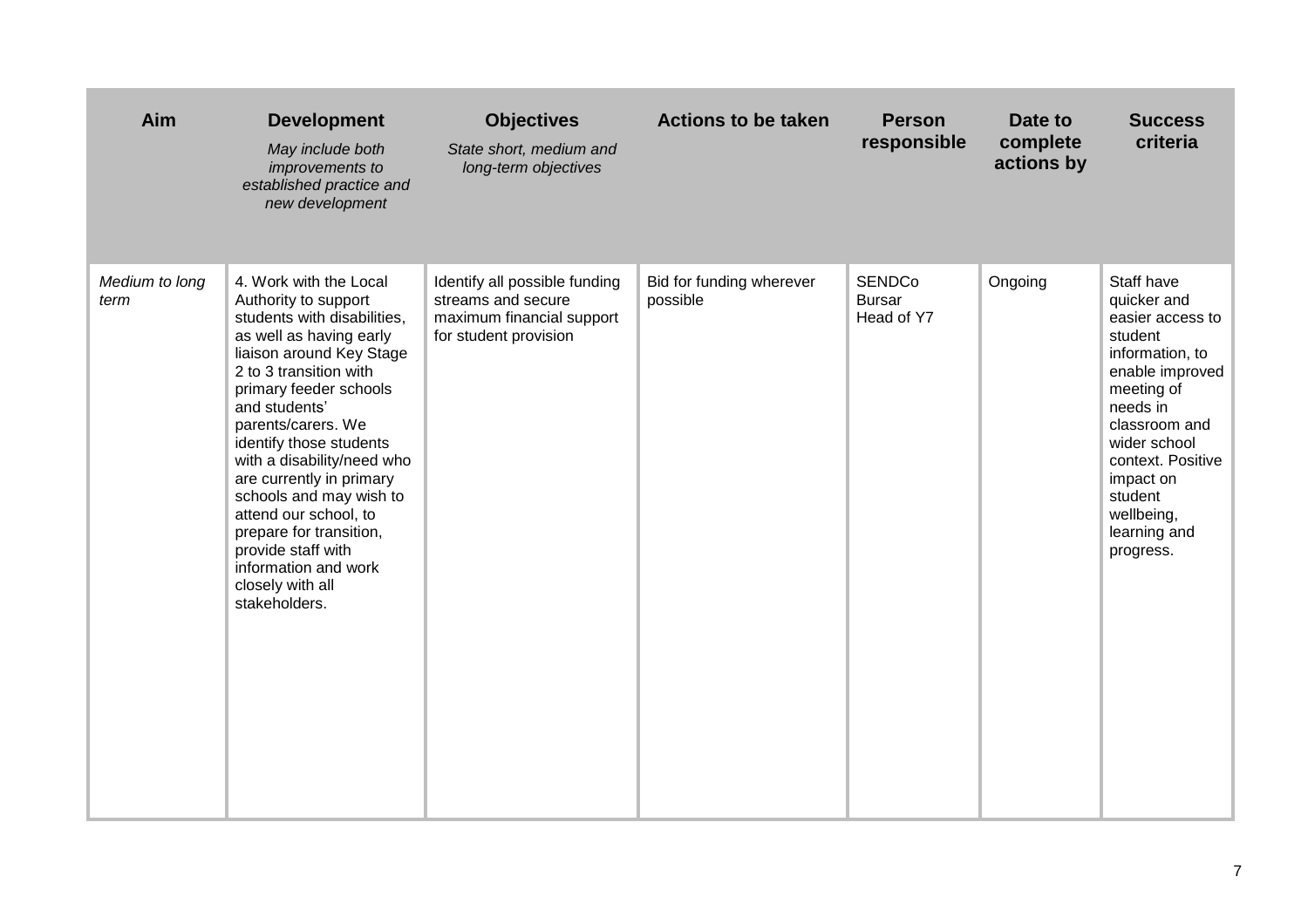| Aim                    | <b>Development</b><br>May include both<br><i>improvements to</i><br>established practice and<br>new development                                                                                                                                                                                                                                                                                                                                                                                                                                                                                 | <b>Objectives</b><br>State short, medium and<br>long-term objectives                                                 | <b>Actions to be taken</b>                                                                                                                                                                                                                 | <b>Person</b><br>responsible   | Date to<br>complete<br>actions by | <b>Success</b><br>criteria                                                                                                                                                                                                                                                                                                                                          |
|------------------------|-------------------------------------------------------------------------------------------------------------------------------------------------------------------------------------------------------------------------------------------------------------------------------------------------------------------------------------------------------------------------------------------------------------------------------------------------------------------------------------------------------------------------------------------------------------------------------------------------|----------------------------------------------------------------------------------------------------------------------|--------------------------------------------------------------------------------------------------------------------------------------------------------------------------------------------------------------------------------------------|--------------------------------|-----------------------------------|---------------------------------------------------------------------------------------------------------------------------------------------------------------------------------------------------------------------------------------------------------------------------------------------------------------------------------------------------------------------|
| Medium to long<br>term | 5. We work with Local<br>Authority specialist staff to<br>provide for particular<br>students who require<br>additional or extra<br>resources, (for example;<br>specialist laptops, toilet<br>furniture, aural or visual<br>equipment, to name a<br>few). Our Learning<br><b>Support and Access</b><br>departments support staff<br>in the wider school with<br>information on children's<br>particular Individual<br><b>Education Plans,</b><br>guidance on how to use<br>equipment or adapt<br>teaching. We will increase<br>availability of Assistive<br>Technology for students<br>with SEND | Work effectively in<br>partnership with external<br>agencies<br>Explore available<br>technologies and do<br>costings | Take up and create<br>opportunities to learn<br>about/ share best practice<br>by visiting/hosting visits<br>(mainstream and specialist<br>providers/settings)<br><b>Purchase Assistive</b><br>Technologies and train staff<br>to use these | <b>SENDCo</b><br><b>SENDCo</b> | Ongoing<br>Ongoing                | Provision is well<br>-resourced, staff<br>are confident in<br>meeting<br>students' needs.<br>Resources are<br>up to date and<br>tailored to the<br>needs of<br>students who<br>require support<br>to access the<br>curriculum and<br>physical space.<br>Relationships<br>with colleagues<br>in other settings<br>are developed<br>to the benefit of<br>all students |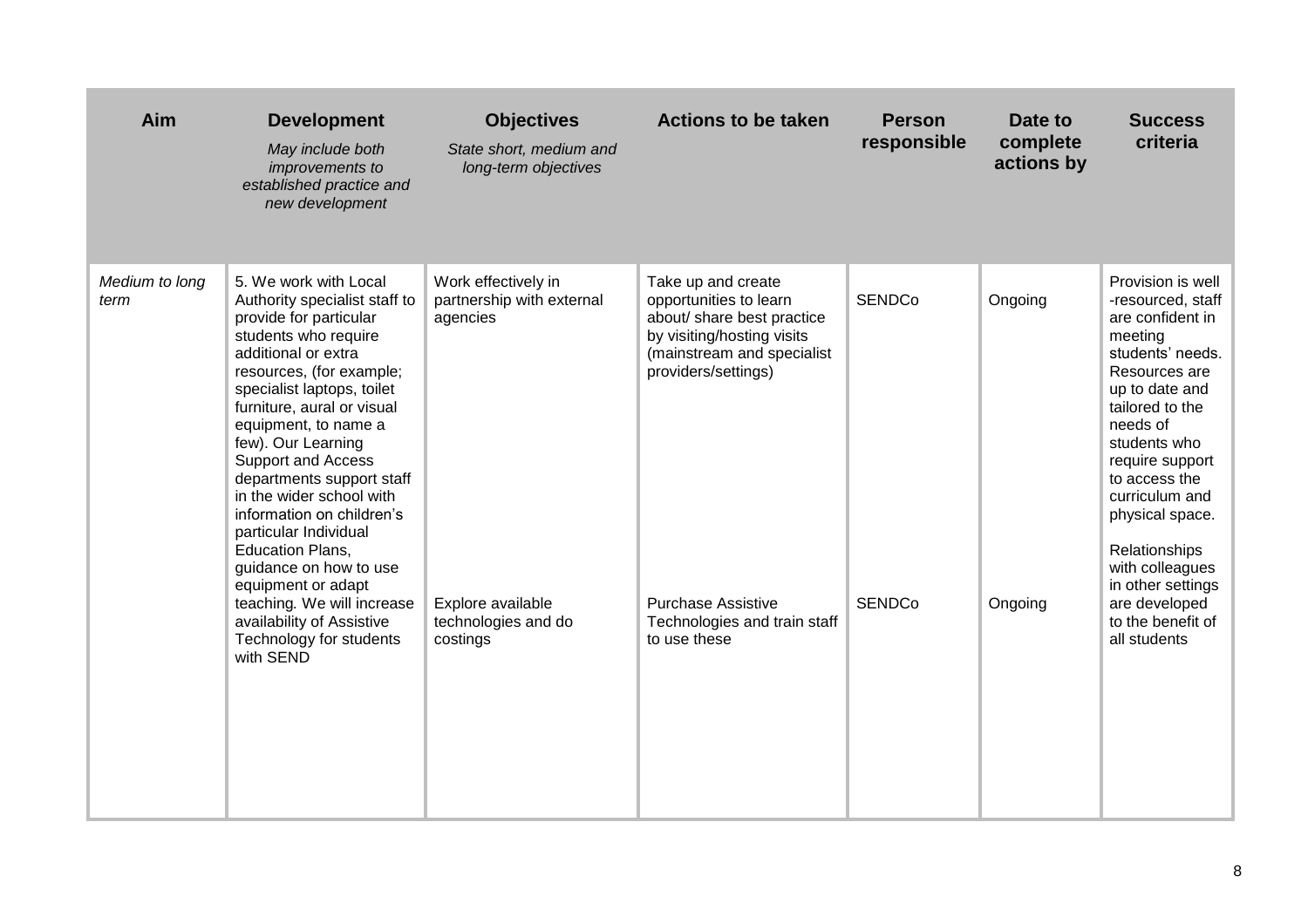| Aim                                                                                              | <b>Development</b><br>May include both<br>improvements to<br>established practice and<br>new development                                   | <b>Objectives</b><br>State short, medium and<br>long-term objectives  | <b>Actions to be taken</b>                                                                                                                                                                                                                                                                                              | <b>Person</b><br>responsible                                                                                                                                                  | Date to<br>complete<br>actions by | <b>Success</b><br>criteria                                                                                                                                                                                                                                                                                             |
|--------------------------------------------------------------------------------------------------|--------------------------------------------------------------------------------------------------------------------------------------------|-----------------------------------------------------------------------|-------------------------------------------------------------------------------------------------------------------------------------------------------------------------------------------------------------------------------------------------------------------------------------------------------------------------|-------------------------------------------------------------------------------------------------------------------------------------------------------------------------------|-----------------------------------|------------------------------------------------------------------------------------------------------------------------------------------------------------------------------------------------------------------------------------------------------------------------------------------------------------------------|
| Medium term<br><b>Obtain and</b><br>listen to<br>stakeholder<br>views to inform<br>good practice | 6.Student/ stakeholder<br>voice is sought and<br>listened to, so that<br>provision is appropriate<br>and can be developed<br>appropriately | Provision is appropriate and<br>students/stakeholders are<br>included | Use formal and informal<br>SEND review to meet<br>needs, which can change<br>over time. Seek the voices<br>of students, staff, parents,<br>carers and site users more<br>generally to improve<br>accessibility.<br>Regular parent/ pupil<br>meetings for those students<br>with SEND to inform and<br>update provision. | SENDCo-<br>With support<br>from Site<br>Manager and<br>Team<br>Deputy<br>Headteacher,<br>curriculum<br>Assistant<br>Headteacher<br>(Equalities<br>agenda, Student<br>Council) |                                   | Parents and<br>students feel<br>fully involved in<br>the decision-<br>making process<br>and their input in<br>the planning of<br>provisions and<br>reasonable<br>adjustments is<br>recognised as a<br>priority.<br><b>Stakeholders</b><br>feel included,<br>valued,<br>represented and<br>accessibility is<br>improved |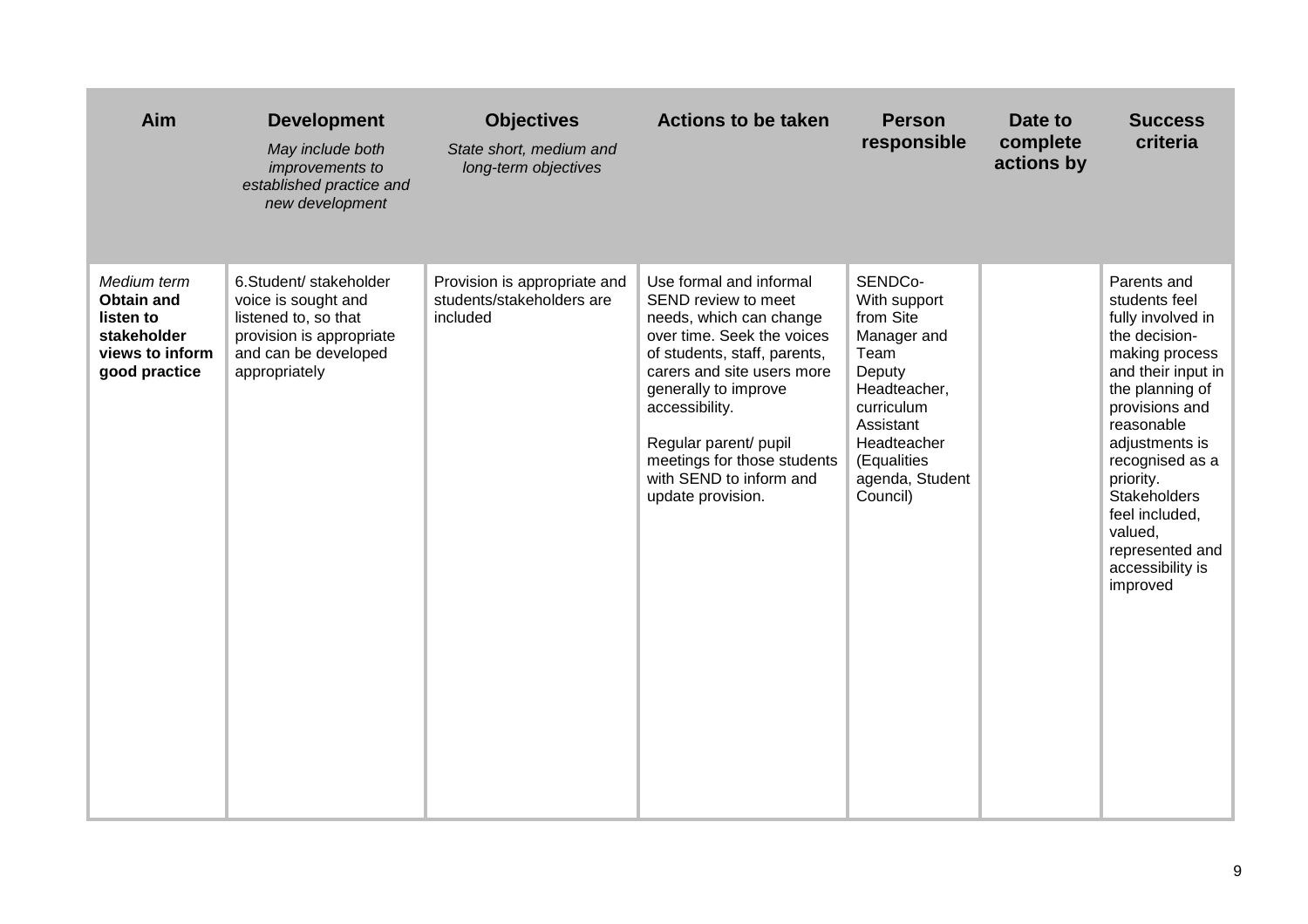| Aim                                                                                                 | <b>Development</b><br>May include both<br>improvements to<br>established practice and<br>new development | <b>Objectives</b><br>State short, medium and<br>long-term objectives                                                                                                        | <b>Actions to be taken</b>                                                                                                                                                                                                                                        | <b>Person</b><br>responsible                                            | Date to<br>complete<br>actions by              | <b>Success</b><br>criteria                                                                                                                                                                   |
|-----------------------------------------------------------------------------------------------------|----------------------------------------------------------------------------------------------------------|-----------------------------------------------------------------------------------------------------------------------------------------------------------------------------|-------------------------------------------------------------------------------------------------------------------------------------------------------------------------------------------------------------------------------------------------------------------|-------------------------------------------------------------------------|------------------------------------------------|----------------------------------------------------------------------------------------------------------------------------------------------------------------------------------------------|
| <b>Curriculum is</b><br>accessible to<br>all and<br>represents all<br>abilities and<br>capabilities | 7. Curriculum resources<br>include examples of<br>people with disabilities.                              | Explore and implement<br>additional<br>opportunities/ways to seek<br>the opinions of students,<br>parents and carers and use<br>these to enhance provision                  | New Deputy Headteacher<br>(Curriculum, Learning and<br>Teaching) will review offer<br>and work with key staff to<br>improve resources<br>available in schemes of<br>work                                                                                          | Deputy<br>Headteacher,<br>with Heads of<br>Faculty and<br>Heads of Year | Autumn term<br>2021 and<br>spring term<br>2022 | Improved,<br>inclusive<br>curriculum<br>Curriculum<br>review and<br>development<br>results in more<br>inclusive content<br>and resources<br>with positive<br>representation<br>of disability |
|                                                                                                     | 8. Curriculum progress is<br>tracked for all students,<br>including those with a<br>disability.          | Targets are set<br>appropriately for all<br>students, including those<br>with additional needs.<br>Tracking system is clear<br>and staff know how to use it<br>effectively. | Assistant Headteacher will<br>liaise with SENDCo and<br>Heads of Faculty/<br>Headteacher to set targets,<br>taking into account both<br>Covid 19 recovery and<br>students' additional needs.<br>Appropriate training<br>provided for staff on<br>tracking system. | Assistant<br>Headteacher<br>(Progress and<br>Achievement)               | Summer 2021<br>to spring 2022                  | Appropriate<br>tracking and<br>targets aid<br>better student<br>progress                                                                                                                     |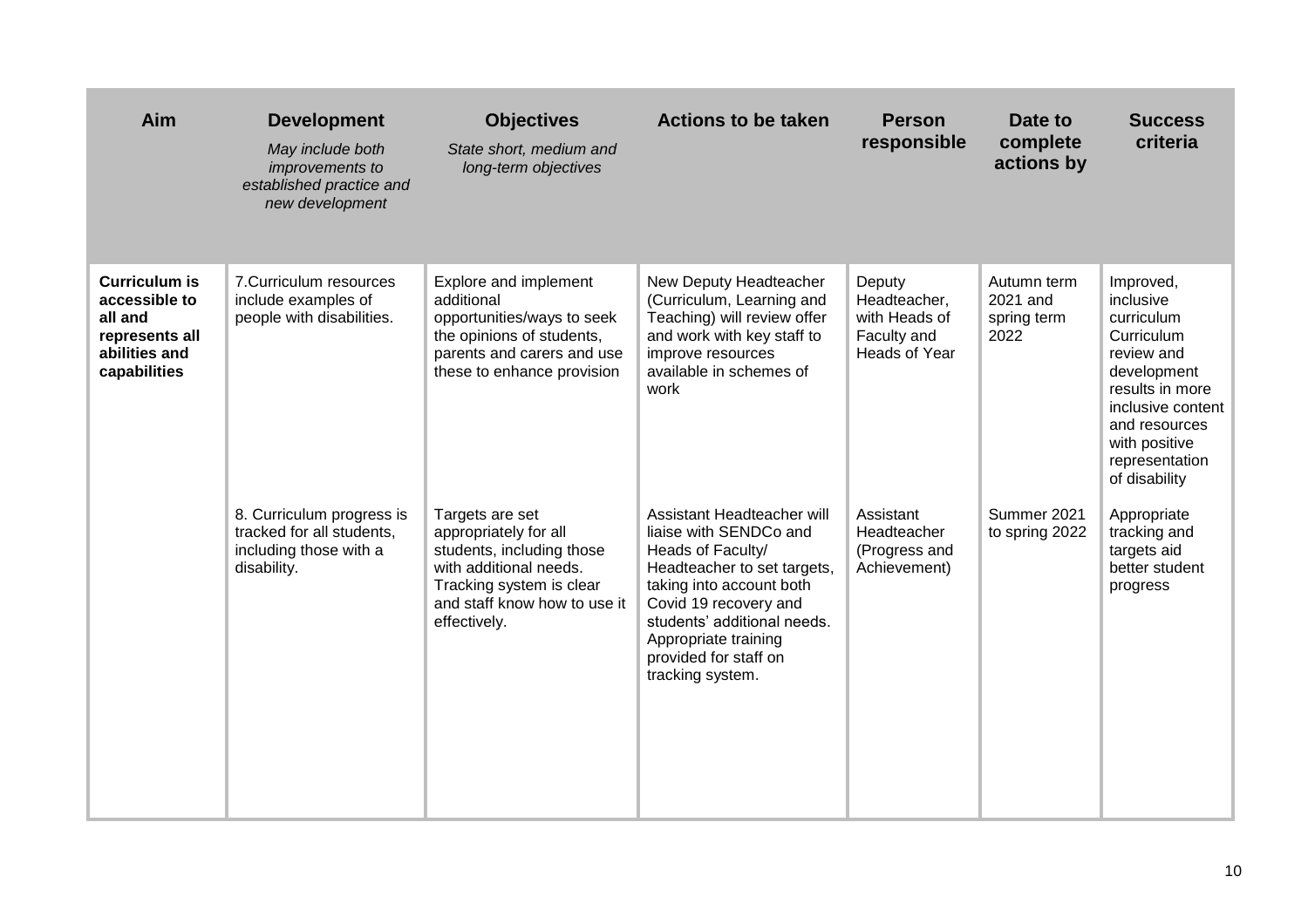| Aim                                                                                                       | <b>Development</b><br>May include both<br><i>improvements to</i><br>established practice and<br>new development                                                                             | <b>Objectives</b><br>State short, medium and<br>long-term objectives                                                                                          | <b>Actions to be taken</b>                                                                   | <b>Person</b><br>responsible              | Date to<br>complete<br>actions by | <b>Success</b><br>criteria                                                               |
|-----------------------------------------------------------------------------------------------------------|---------------------------------------------------------------------------------------------------------------------------------------------------------------------------------------------|---------------------------------------------------------------------------------------------------------------------------------------------------------------|----------------------------------------------------------------------------------------------|-------------------------------------------|-----------------------------------|------------------------------------------------------------------------------------------|
| Curriculum is<br>accessible to<br>all and<br>represents all<br>abilities and<br>capabilities<br>continued | 9. Improve Alternative<br>Curriculum offer in<br>response to the increasing<br>number of students with<br>learning and cognition<br>difficulties, who cannot<br>access the full curriculum. | Investigate Alternative<br>Curriculum opportunities<br>(external to school and also<br>for delivery in<br>SEND/ACCESS areas) and<br>relevant funding streams. | SENDCo will work with<br>providers to identify<br>courses/provision and<br>develop this area | SENDCo, Line<br>managed by<br>Headteacher | Autumn 2021,<br>ongoing           | Alternative<br>Curriculum offer<br>has improved<br>and students<br>have<br>begun courses |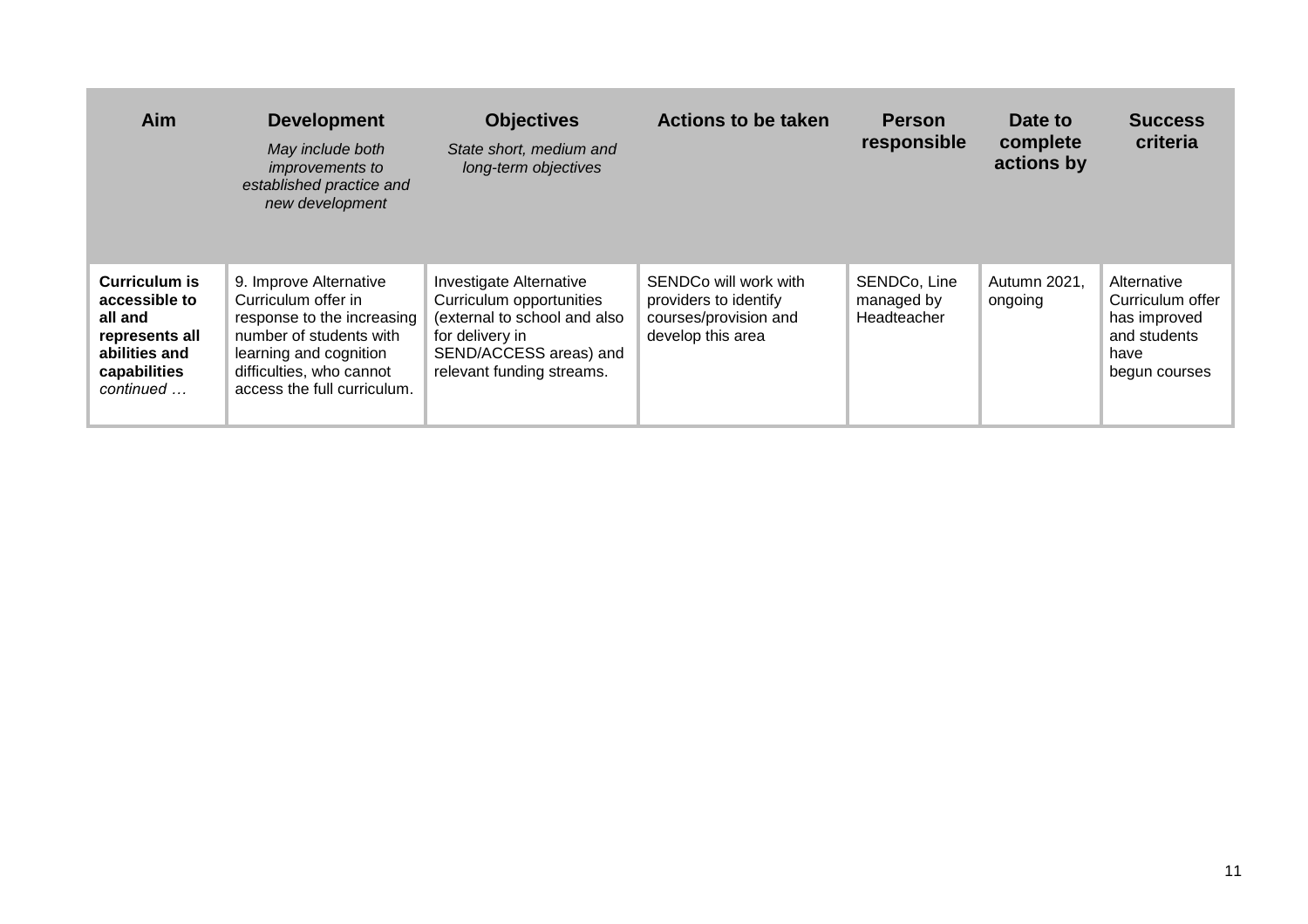### **4. Monitoring arrangements**

This document will be reviewed every **3** years, but may be reviewed and updated more frequently if necessary.

It will be approved by Governors Site Committee

## **5. Links with other policies and documents**

This accessibility plan is linked to the following policies and documents:

- Health and Safety policy
- Special educational needs (SEN) information report and SEND Policy
- Vision and Values-Create Your Future" statement
- Equalities Statement and separate Single Equality Policy and Equality Objectives document
- Access Arrangements Policy
- Supporting Students with Medical Conditions Policy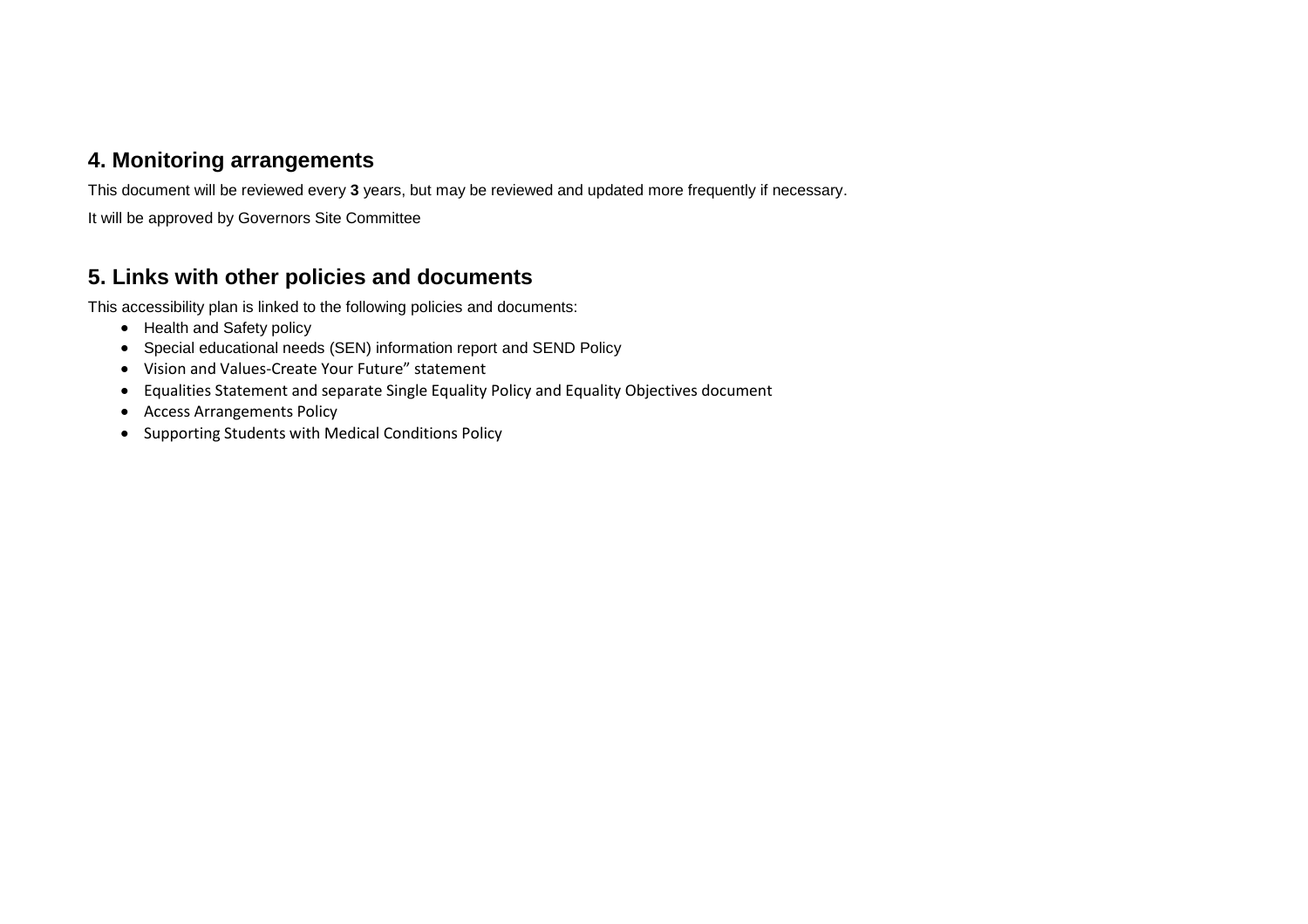# **Appendix 1: Audit/improvements to physical site.**

*We examined the school site during spring and summer 2021 and identified some priorities for improvement.*

| <b>Feature</b>    | <b>Description</b>                                                                                                                                                                                                                                                                                                                                                                                                                                                   | <b>Actions to be taken</b>                                                                                                                                                                                                                                                                                                                         | <b>Person</b><br>responsible | Date to<br>complete<br>actions<br>by |
|-------------------|----------------------------------------------------------------------------------------------------------------------------------------------------------------------------------------------------------------------------------------------------------------------------------------------------------------------------------------------------------------------------------------------------------------------------------------------------------------------|----------------------------------------------------------------------------------------------------------------------------------------------------------------------------------------------------------------------------------------------------------------------------------------------------------------------------------------------------|------------------------------|--------------------------------------|
| Number of storeys | Single storey throughout except in 2 places:<br>MFL and English areas both have 2 storeys.<br>Limited number of lift keys, can be difficult to<br>locate one<br>There are English classrooms on ground floor as<br>well as first floor.<br>New Sixth Form block will have a second storey<br>(completion date by Christmas 2021). Any<br>facility on first floor is also available on ground<br>floor. No lift.<br>Most of site is single storey and access is good. | Students are able to access MFL and English<br>classrooms on ground floor. There is a lift in MFL.<br><b>Action: Ensure location of MFL lift key is</b><br>clearly communicated via a notice so that<br>users do not experience delay in using lift                                                                                                | Site Manager                 | By<br>September<br>2021              |
| Corridor access   | Corridor access throughout the school is good<br>for all users, although it can be very busy.<br>Wall paint and floor colours create good<br>contrasts.<br>We would like to make it possible for all<br>stakeholders to more easily identify an<br>accessible route around the school and<br>know the nearest accessible exit if mobility<br>impaired/using a wheelchair                                                                                             | Action: Creation of a simple map, to be<br>available at both Reception areas (Visitor and<br>Student) and on the website, to show<br>accessible route around school with<br>accessible emergency exits/toilets clearly<br>marked<br>This would help some users to be more<br>confident in moving independently around<br>school buildings and site | Site Manager                 | By<br>Christmas<br>2021              |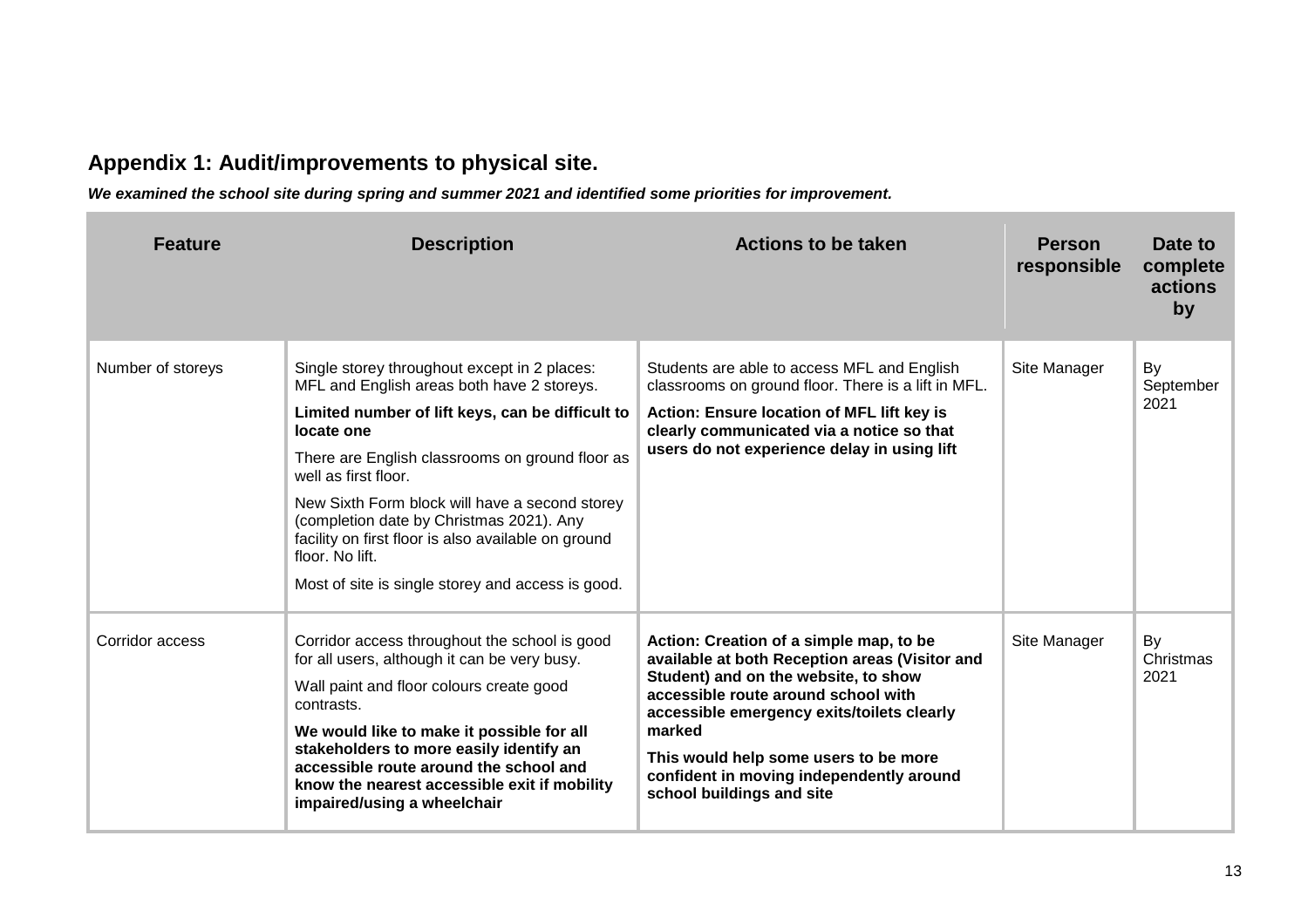| <b>Feature</b> | <b>Description</b>                                                                                                                                                                                                                     | <b>Actions to be taken</b>                                                                                                                                                                                                                                                                                                                               | <b>Person</b><br>responsible | Date to<br>complete<br>actions<br>by |
|----------------|----------------------------------------------------------------------------------------------------------------------------------------------------------------------------------------------------------------------------------------|----------------------------------------------------------------------------------------------------------------------------------------------------------------------------------------------------------------------------------------------------------------------------------------------------------------------------------------------------------|------------------------------|--------------------------------------|
| Lifts          | We have lifts in 3 locations; near Reception, in<br>MFL block and near ACCESS. We need<br>improved signage on lifts to explain how to<br>obtain and use lift keys, thus increasing user<br>independence and eliminating waiting time.  | Action: Replace current signage with<br>improved signage                                                                                                                                                                                                                                                                                                 | Site Manager                 | By<br>September<br>2021              |
| Ramps/steps    | We have ramps around the site which allow<br>access to most ground floor areas for all users.<br>Ramp rails are painted/ taped bright yellow, as<br>are edges of steps. Some of the yellow paint<br>is damaged and requires attention. | Action: Site supervisors to refresh paint/<br>coloured tape during school summer holiday<br>2021 so that step edges and hand rails are in<br>excellent condition.                                                                                                                                                                                        | Site Manager                 | By<br>September<br>2021              |
| <b>Toilets</b> | We have accessible toilets in several areas of<br>the school.<br>The signage says "disabled" rather than<br>"accessible" or "inclusive"                                                                                                | <b>Actions:</b><br>Change signage to more positive language<br>and symbols                                                                                                                                                                                                                                                                               | Site Manager                 | By<br>September<br>2021              |
|                | We have one cubicle designated gender-<br>neutral/non-binary in main Humanities student<br>toilets                                                                                                                                     | Designate more gender- neutral student toilets<br>in Humanities with improved signage. Improve<br>signage on "disabled" toilets in Art,<br>Humanities, by Caretaker office and in 6th<br>Form, to show that they are all gender- neutral,<br>non-binary and accessible for wheelchair<br>users/those with access difficulties, with<br>positive signage. | Site Manager                 | By<br>Christmas<br>2021              |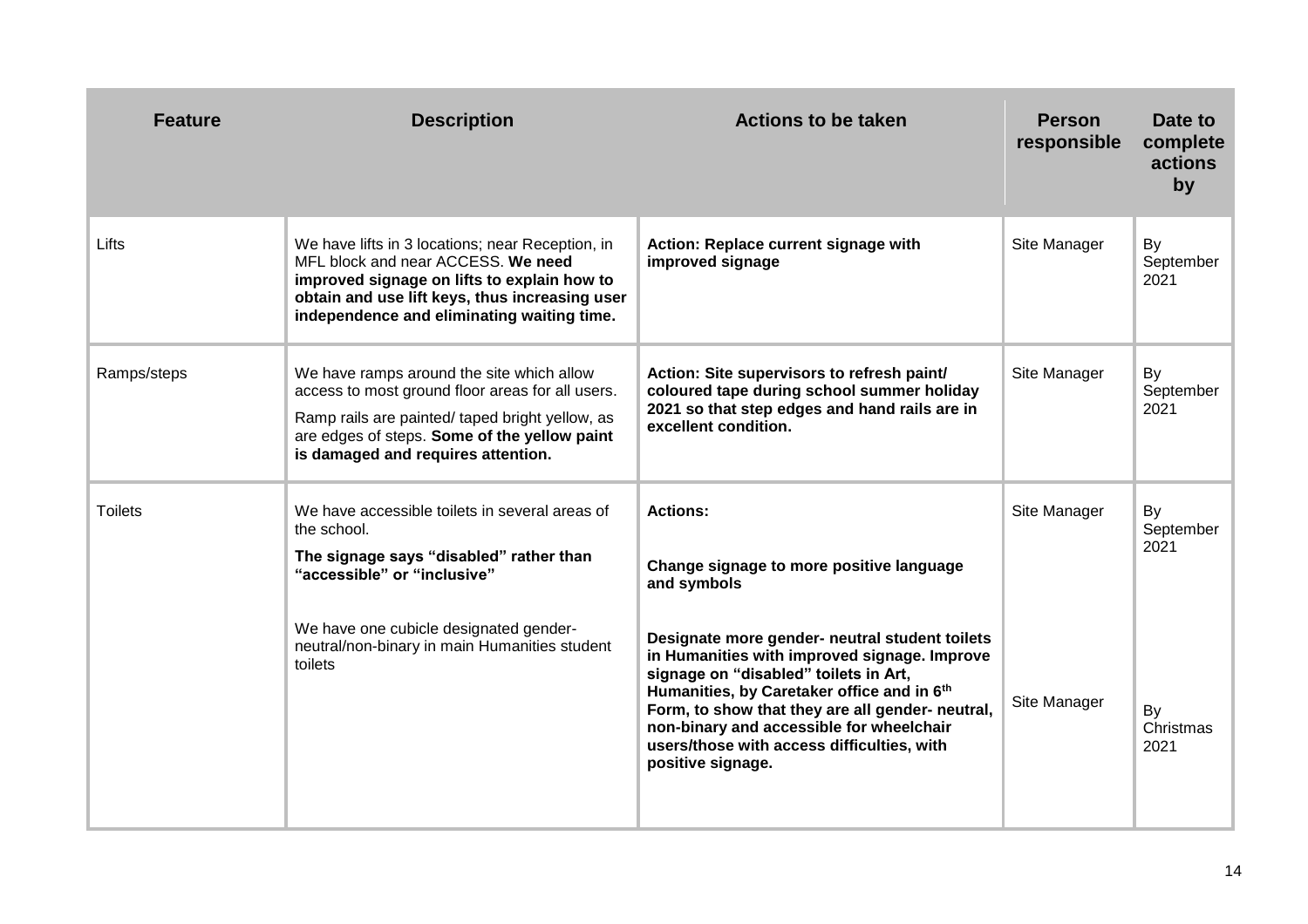| <b>Feature</b>   | <b>Description</b>                                                                                                                                                                                                                                                                                            | <b>Actions to be taken</b>                                                                                                                                                                               | <b>Person</b><br>responsible     | Date to<br>complete<br>actions<br>by         |
|------------------|---------------------------------------------------------------------------------------------------------------------------------------------------------------------------------------------------------------------------------------------------------------------------------------------------------------|----------------------------------------------------------------------------------------------------------------------------------------------------------------------------------------------------------|----------------------------------|----------------------------------------------|
|                  | There is no accessible visitor toilet for<br>wheelchair users at Reception (there is a<br>regular toilet), and there is no signage to<br>show where the nearest accessible toilet can<br>be found.<br>There is no map for visitors/stakeholders<br>depicting location of accessible toilets on<br>the site    | Install a sign at Reception to inform users<br>where to find the nearest accessible toilet.<br>Include accessible toilet location on the map<br>that will be developed (see "Corridor Access"<br>above). |                                  |                                              |
| Reception area   | Reception areas are accessible and welcoming<br>for both students and staff.<br>Staff could give out accessibility maps as<br>mentioned previously in this section.<br>There could be a sign to acknowledge that<br>not all disabilities are visible, and to invite<br>visitors to ask for help if necessary. | <b>Action: Production of maps as previously</b><br>stated<br>Signage made and installed                                                                                                                  | Office Manager<br>Office Manager | Christmas<br>2021<br>By<br>September<br>2021 |
| Internal signage | Although there is an induction loop in the<br><b>Community Theatre the T sign is missing</b>                                                                                                                                                                                                                  | Action: Replace T sign so that theatre users<br>know a loop is installed                                                                                                                                 | Site Manager                     | By<br>September<br>2021                      |